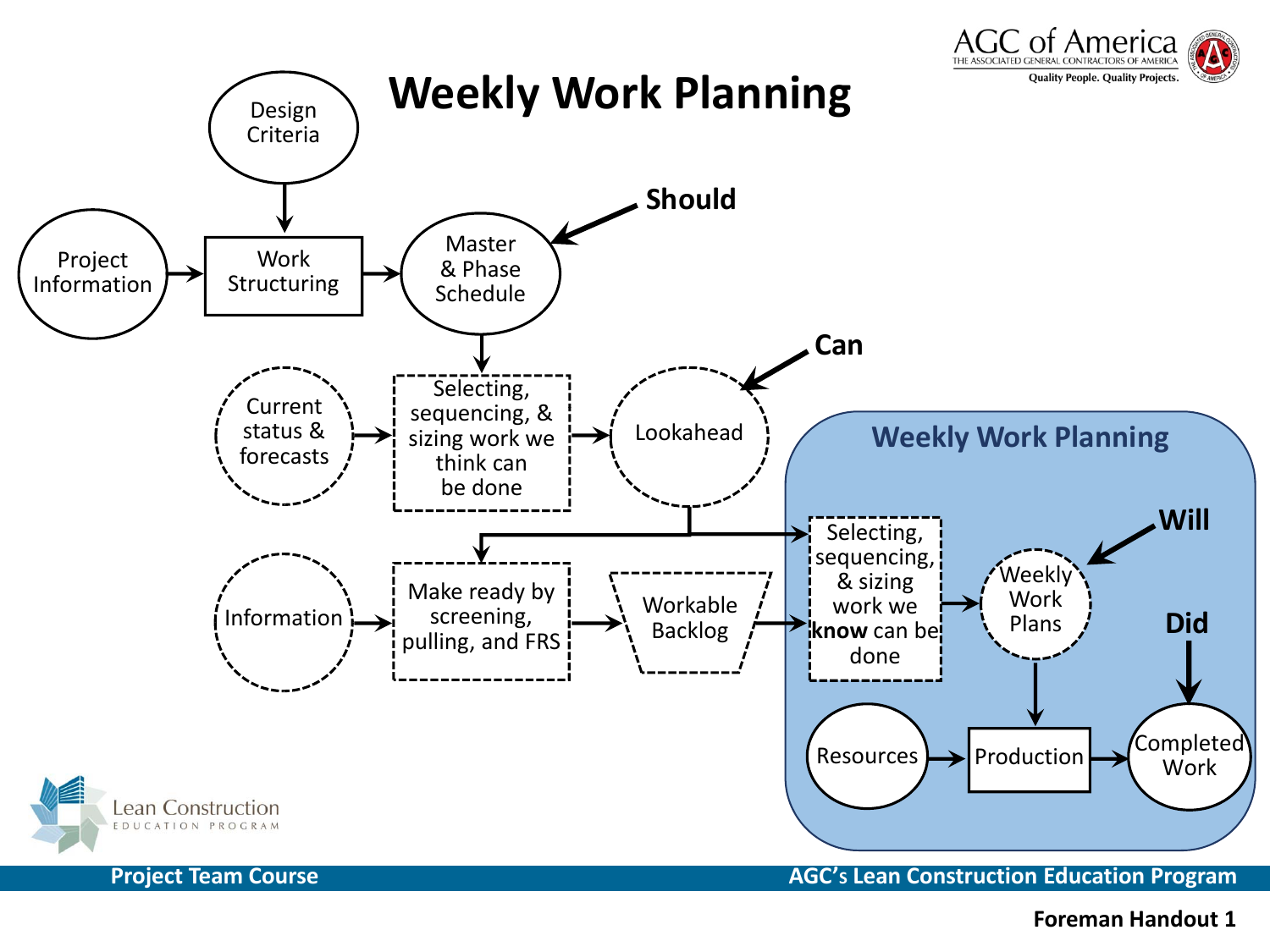

## **The Lean Commitment**





**Project Team Course AGC's Lean Construction Education Program** 

**Foreman Handout 2**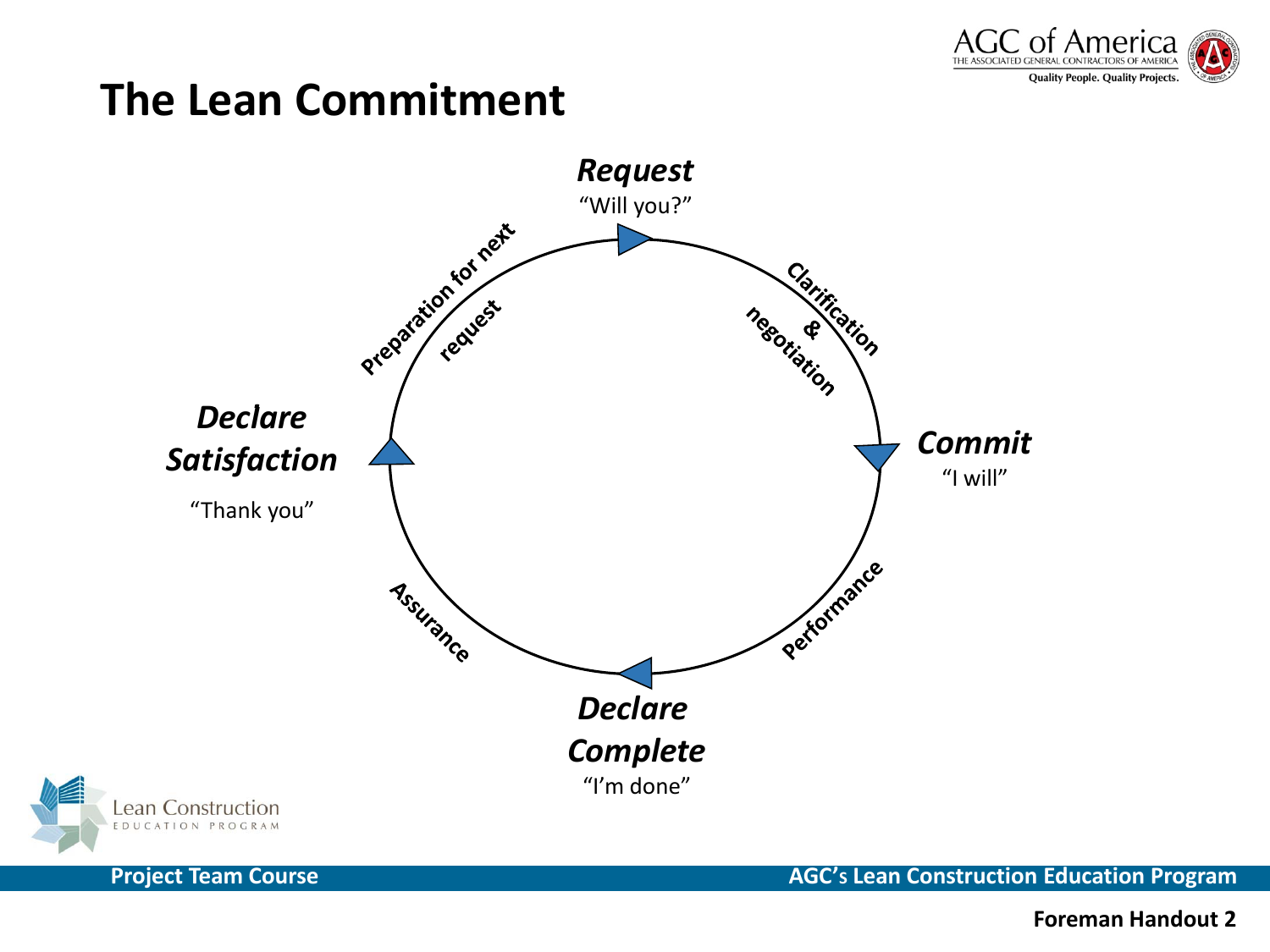

## **The Lean Commitment**

- • Elements of commitment:
	- •**Definition** – Assignments must be specific
	- **Soundness** Design and prerequisite work are complete; materials are on hand
	- **Safety** Promise to work safe and maintain a safe jobsite
	- • **Sequence** – Constructability has been reviewed to determine this task is necessary at this point
	- • **Size** – Planned task is achievable in time allotted by the crew in place
	- • **Learning** –Tracking of complete/incomplete assignments